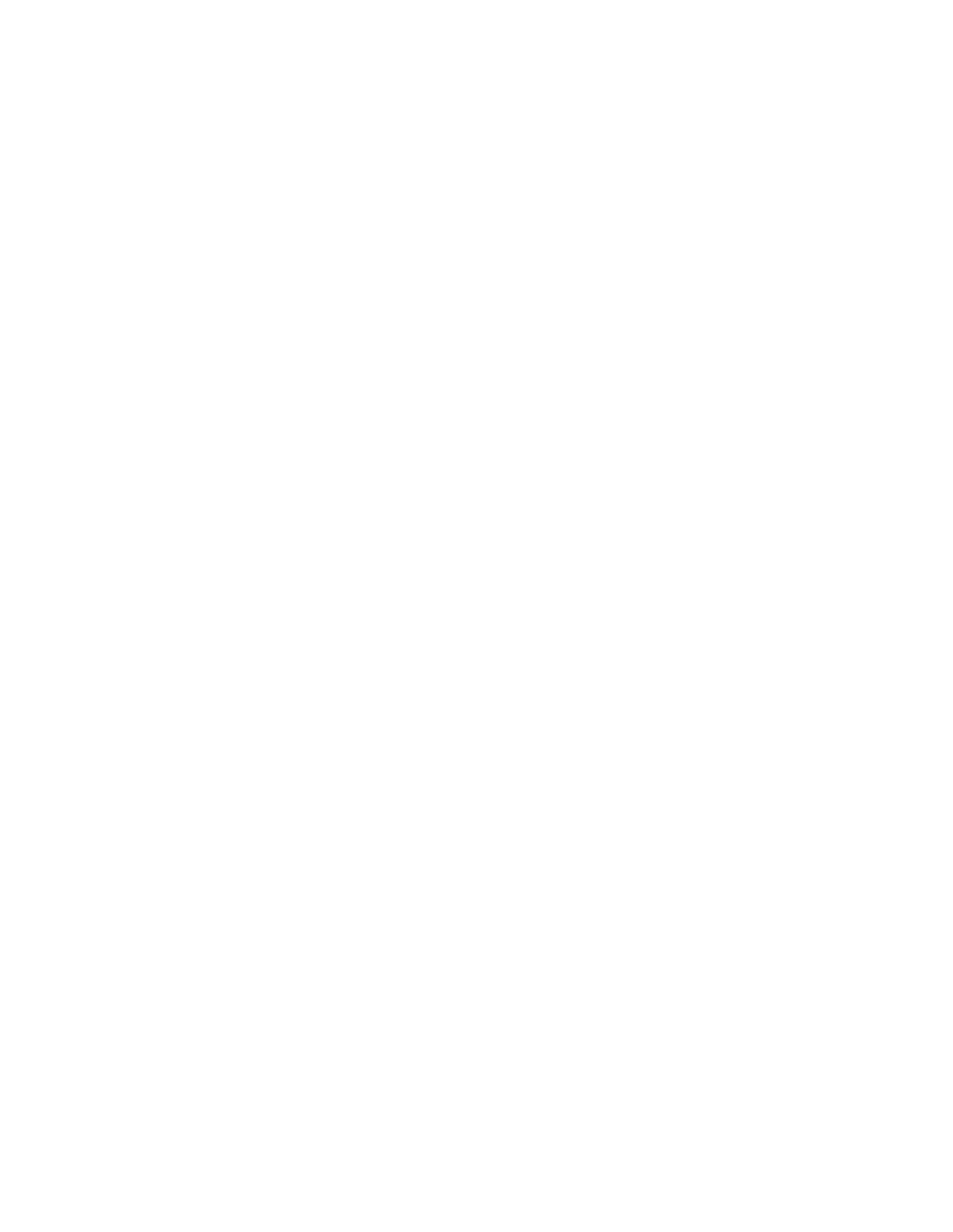# The AEGIS Processor Architecture for Tamper-Evident and Tamper-Resistant Processing

G. Edward Suh, Dwaine Clarke, Blaise Gassend, Marten van Dijk, Srinivas Devadas MIT Laboratory for Computer Science Cambridge, MA 02139, USA {suh,declarke,gassend,marten,devadas}@mit.edu

# Abstract

We describe the architecture of the AEGIS processor which can be used to build computing systems secure against both physical and software attacks. aegis assumes that the operating system and all components external to it, such as memory, are untrusted. AEGIS provides tamper-evident, authenticated environments in which any physical or software tampering by the adversary is guaranteed to be detected, and private and authenticated, tamper-resistant environments where additionally the adversary is unable to obtain any information about software or data by tampering with, or otherwise observing, system operation. aegis enables many applications, such as commercial grid computing, software licensing, and digital rights management.

We present a new encryption/decryption method that successfully hides a significant portion of encryption/decryption latency, in comparison to a conventional direct encryption scheme. Efficient memory encryption and integrity verification enable the implementation of a secure computing system with the only trusted component being a single-chip AEGIS CPU.

Detailed simulation results indicate that the performance overhead of security mechanisms in aegis is reasonable.

# 1 Introduction and Motivation

It is becoming common to use a multitude of computing devices that are highly interconnected to access public as well as private or sensitive data. On the one hand, users desire open systems for ease-of-use and interoperability, but on the other hand, they require privacy mechanisms that restrict access to sensitive data, and authentication mechanisms that ensure data integrity. With the proliferation and increasing usage of embedded, portable and wearable devices, in addition to protecting against attacks from malignant software, we also have to be concerned with physical attacks that corrupt data, discover private data or violate copy-protection, as well as combinations of physical and software attacks.

Given these trends, computing systems have to achieve several goals in order to be secure. Systems should provide *tamper-evident* environments where software processes can run in an authenticated environment, such that any physical tampering or software tampering by an adversary is guaranteed to be detected. In private and authenticated tamper $resistant$  environments<sup>1</sup>, an additional requirement is that an adversary should be unable to obtain any information about software and data within the environment by tampering with, or otherwise observing, system operation. Ideally, a computing platform should provide a multiplicity of private and authenticated environments wherein each process (or each user) is protected from all other users and potential adversaries.

In this paper we describe the AEGIS processor architecture, which provides multiple mistrusting processes with environments such as those described above, assuming an untrusted operating system and untrusted external memory. We believe that these environments will enable a new set of applications. For example, grid computing is a popular way of solving computationally-hard problems (e.g., SETI@home, distributed.net) in a distributed manner on a huge number of machines with different volunteer owners connected via the Internet. However, maintaining reliability in the presence of malicious volunteers requires significant additional computation to check the results produced by volunteers. The tamperevident and tamper-resistant environments provided by aegis can enable commercial grid computing on multitasking server farms, where computation power can be sold with the guarantee of a compute environment that processes data correctly and privately.

<sup>&</sup>lt;sup>1</sup>In the remainder of this paper, we may refer to these environments as private tamper-resistant environments for brevity.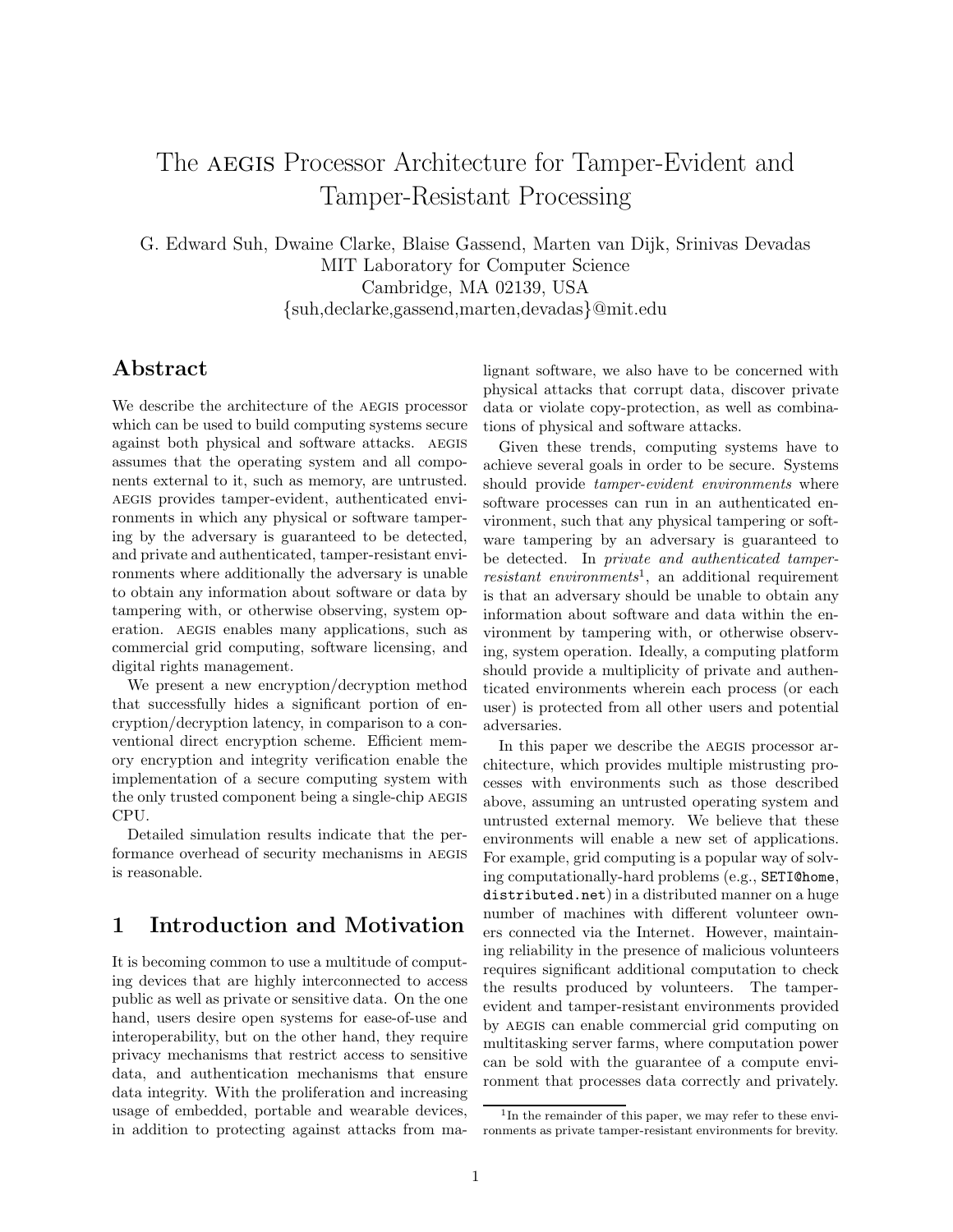Private tamper-resistant environments can also enable applications where a compute server is used as a trusted third party. For example, a proprietary algorithm owned by party  $A$  can be applied to an proprietary instance of a problem owned by party B to produce a certifiable result, ensuring that no information regarding either the algorithm or the problem instance is leaked, and ensuring that the data was processed by the code correctly. <sup>2</sup> Private tamper-resistant environments also enable the copyprotection of software and media content in a wide range of computing systems in a manner that is resistant to software or physical attacks. This will enable strong forms of software licensing and intellectual property protection on portable as well as desktop computing systems.

The key architectural mechanisms required in AEGIS are memory integrity verification, encryption/decryption of off-chip memory accesses and a secure context manager. In this paper, we describe how these mechanisms are integrated into the aegis microarchitecture, and evaluate the performance overheads of these mechanisms. We also present a new encryption/decryption method that generates one-time pads using the AES encryption algorithm, successfully hiding a significant portion of encryption/decryption latency, and improving performance relative to a conventional, direct encryption scheme. A companion paper (also submitted to this conference) describes new and efficient integrity verification mechanisms. Detailed simulation results indicate that the performance overhead of security mechanisms in aegis is reasonable. These mechanisms therefore enable the implementation of a secure computing system with the only trusted component being a single-chip aegis CPU.

We present our security model in Section 2. The AEGIS processor architecture is described in Section 3. We describe how the architecture can be used for a certified execution application and a simple Digital Rights Management (DRM) application in Section 4. The integration of integrity verification techniques described in [19] is the subject of Section 5. A new encryption/decryption scheme is presented in Section 6. Simulation experiments to evaluate the performance overheads of the various mechanisms are presented in Section 7. Related work is described in Section 8, and we conclude the paper in Section 9.

# 2 Secure Computing Model

We consider systems that are built around a processing subsystem with external memory and peripherals. Figure 1 illustrates the model. The processor is assumed to be trusted and protected from physical attack, so that its internal state cannot be tampered with or observed directly by physical means. The processor can contain secret information that identifies it and allows it to communicate securely with the outside world. This information could be the secret part of a public key pair protected by a tamper-sensing environment [18], or a Physical Random Function [7].

In the model of Figure 1, external memory and peripherals are assumed to be untrusted. They may be observed and tampered with at will by an adversary. The operating system (OS) is also untrusted. Software attacks by the operating system or from other malicious software are therefore possible. The processor is used in a multitasking environment, which uses virtual memory, and runs mutually mistrusting processes within tamper-evident or private tamperresistant environments. Given that the OS is untrusted, the processor needs support for secure context switching.

The adversary can attack off-chip memory, and the processor needs to check that it behaves like valid memory. Memory behaves like valid memory if the value the processor loads from a particular address is the most recent value that it has stored to that address. If the contents of the off-chip memory have been altered by an adversary, the memory may not behave correctly (like valid memory). We therefore require memory integrity verification [19].

In the case of private tamper-resistant environments, we have to encrypt data values stored in offchip memory.

Thus, the three main processor mechanisms required for security are memory integrity verification, secure context management, and memory encryption.

# 3 The aegis Processor Architecture

#### 3.1 Tamper-Evident Architecture

This section describes a processor architecture that a tamper-evident execution environment can be built around. We first define the tamper-evident environment. Then, we discuss the protections required for security and additional mechanisms required for usefulness. Finally, the secure processor architecture as-

<sup>2</sup>By correctly, we do not mean that the code does not have any bugs, but that the code was not tampered with and was correctly executed.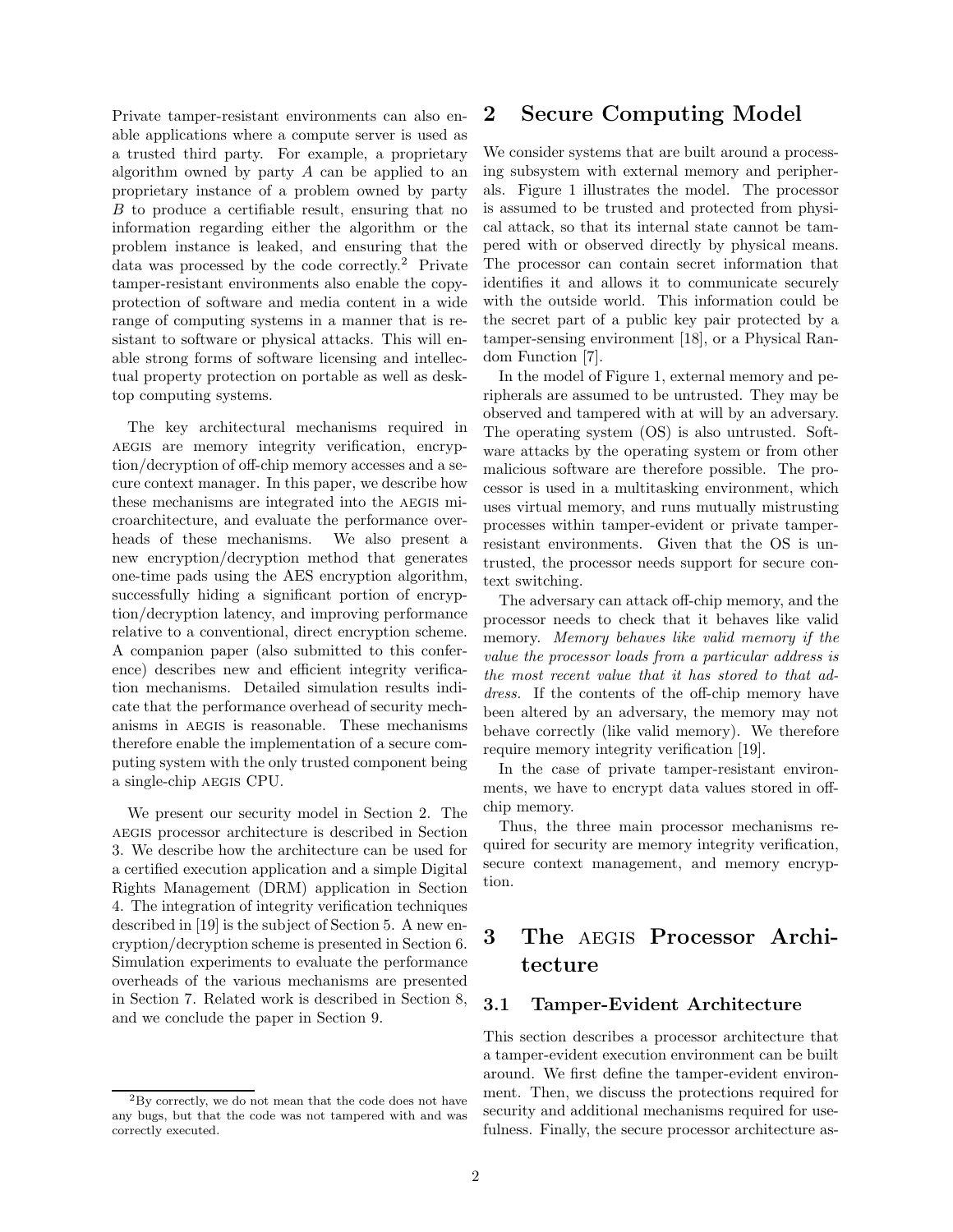

Figure 1: Our secure computing model.

suming an untrusted operating system is described.

The tamper-evident execution environment guarantees that any physical or software tampering that can alter the behavior of a program is detected or prevented. In other words, the integrity of a program execution is guaranteed. Tamper-evident execution does not provide any privacy for code or data; a private tamper-resistant environment is required for privacy.

To enter tamper-evident execution mode, an application program executes an enter tee (enter tamper-evident environment) instruction, specifying regions of code and data that should be verified. Similarly, a program exits the tamper-evident mode using an exit tee instruction.

A valid execution of a program on a generalpurpose time-shared processor can be guaranteed by securing three potential sources of attacks: attacks on initial state, state on a context switch, and onchip/off-chip memory.

- *initial state*: For a correct execution, the initial state of a program must be properly set up. In particular, the program's code and data must be unmodified, execution must start at the instruction that follows enter tee, and in some architectures, the stack pointer must not overlap with the program's code or data.
- *state on a context switch*: The program state can be tampered with on a context switch when

control transfers to either an operating system or another program. Therefore, the processor needs to verify the program state whenever it resumes execution.

• on-chip/off-chip memory: Finally, the integrity of program instructions and data in the onchip/off-chip memories should be protected. Onchip registers and caches are secure from physical attacks but can be tampered with by malicious or buggy software. Off-chip memory including pages swapped out to the disk is vulnerable to both physical and software attacks.

For the tamper-evident execution to be useful in practice, a user should be able to trust the result provided by a system when all communication channels from a processor are untrusted. In order to trust the result, a user first needs to authenticate that the system has a valid tamper-evident execution environment (*system authentication*). Then, the program executed by a processor should be verified to be the one that is sent by a user (program authentication). Finally, a processor should have an authenticated communication channel with a user (message authentication).

#### 3.2 The Secure Context Manager

To have a tamper-evident environment without trusting the operating system, the processor needs to keep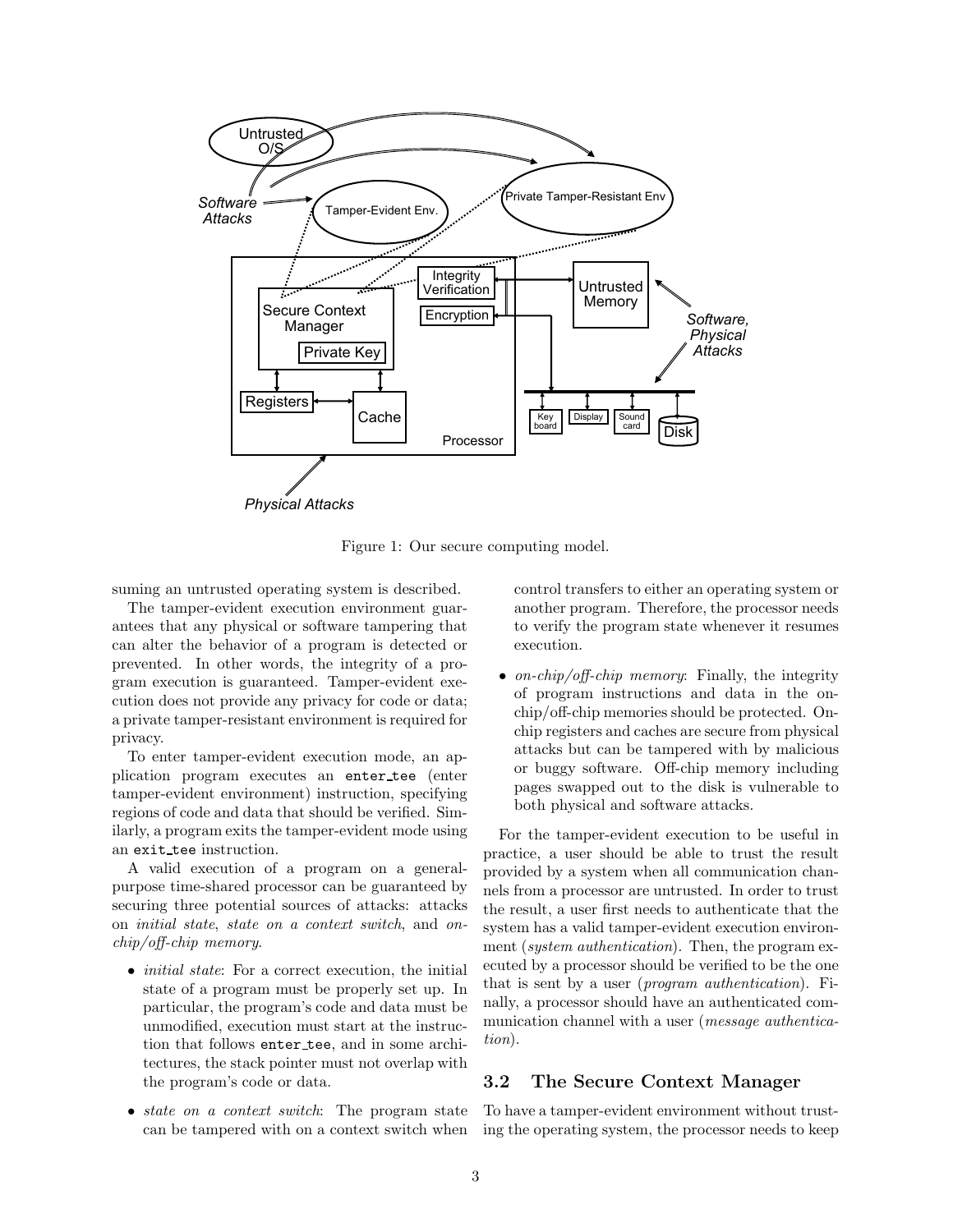| Vulnerability          | Solutions                                     |
|------------------------|-----------------------------------------------|
| Initial state          | PC dependent program hash,                    |
|                        | Check the stack pointer                       |
| Context switching      | Store the hash of the state on an interrupt   |
|                        | and verify the hash on a resume               |
| On-chip caches         | Tagged with secure process IDs (SPID)         |
| Off-chip memory        | Virtual memory verified by a processor:       |
|                        | Memory integrity checking mechanisms          |
| Capabilities           | Mechanisms                                    |
| System authentication  | Processor: Private/public keys in a processor |
| Program authentication | Hash of a program by a processor              |
| Message authentication | Out: Sign with a private key                  |
|                        | In: Public keys in a program                  |

Table 1: The implementation of the tamper-evident environment with an untrusted operating system.

track of the processes that it is running in tamper evident mode, so that it can securely keep track of their state. We introduce a secure context manager  $(SCM)$ , which is specialized hardware in the processor that ensures proper protection for each process.

The SCM maintains a table that holds various protection information for each process executing in the tamper-evident mode. The table entry for a process consists of a secure process ID (SPID), the program hash  $(H(Prog))$ , the hash of registers  $(H(Regs))$ , and a hash used for memory integrity verification. We refer to the table as the SCM table. A new entry is created by the enter tee instruction, and deleted by the exit tee instruction. The operating system can also delete an entry as it has to be able to kill processes; this feature is not a security issue, as it does not allow the operating system to impersonate the application that it killed.

The SCM table can be entirely stored on the processor as in [10], however, this severely restricts the number of tamper-evident processes. Instead, we store the table in a virtual memory space that is managed by the operating system. Memory integrity verification mechanisms prevent the operating system from tampering with the data in the SCM table. An on-chip cache similar in structure to a TLB is used to store on-chip the SCM table entries for recent processes.

#### 3.2.1 Protection Mechanisms

To ensure a valid initial state, the SCM computes a hash of essential program code and data (and checks the initial stack pointer on architectures such as x86 to avoid a stack overflow if an interrupt occurs) when the enter tee instruction is executed. The instruction specifies the code and data segments to be hashed for authentication purposes. The trusted code segment is assumed to include the enter tee instruction. Therefore, if the entry point changes, the program hash also changes and the user will be able to detect the tampering.

Given that context switching is a rather complicated task, we let the untrusted operating system manage all aspects of multitasking. The processor nevertheless has to verify that a tamper-evident process' state is correctly preserved when it is not executing. For that reason, the SCM stores all the process' register values in the SCM table when the interrupt occurs, and restores them at the end of the interrupt.

Finally, on-chip/off-chip memory integrity should be checked by the processor. First, on-chip caches are protected using tags. When a tamper-evident process accesses instructions or data, the corresponding cache block is tagged with the process' SPID. For a cache hit, a request is serviced with the existing cache block only if the tag matches the active SPID. Otherwise, the block is invalidated and reloaded from the offchip memory, which invokes integrity verification by the off-chip mechanism.

For off-chip memory, including pages swapped to disk, we use memory integrity verification algorithms (see Section 5). The memory verification algorithms are applied to each tamper-evident process' virtual memory space. Each tamper-evident process uses different hash trees or multiset hashes to protect its own virtual memory space. Changes made by a different process are detected as tampering. Because we are protecting virtual memory, pages are protected both when they are in RAM and when they are swapped to disk.

The integrity verification mechanism described above does not allow any sharing of memory space among processes. In order for a process to read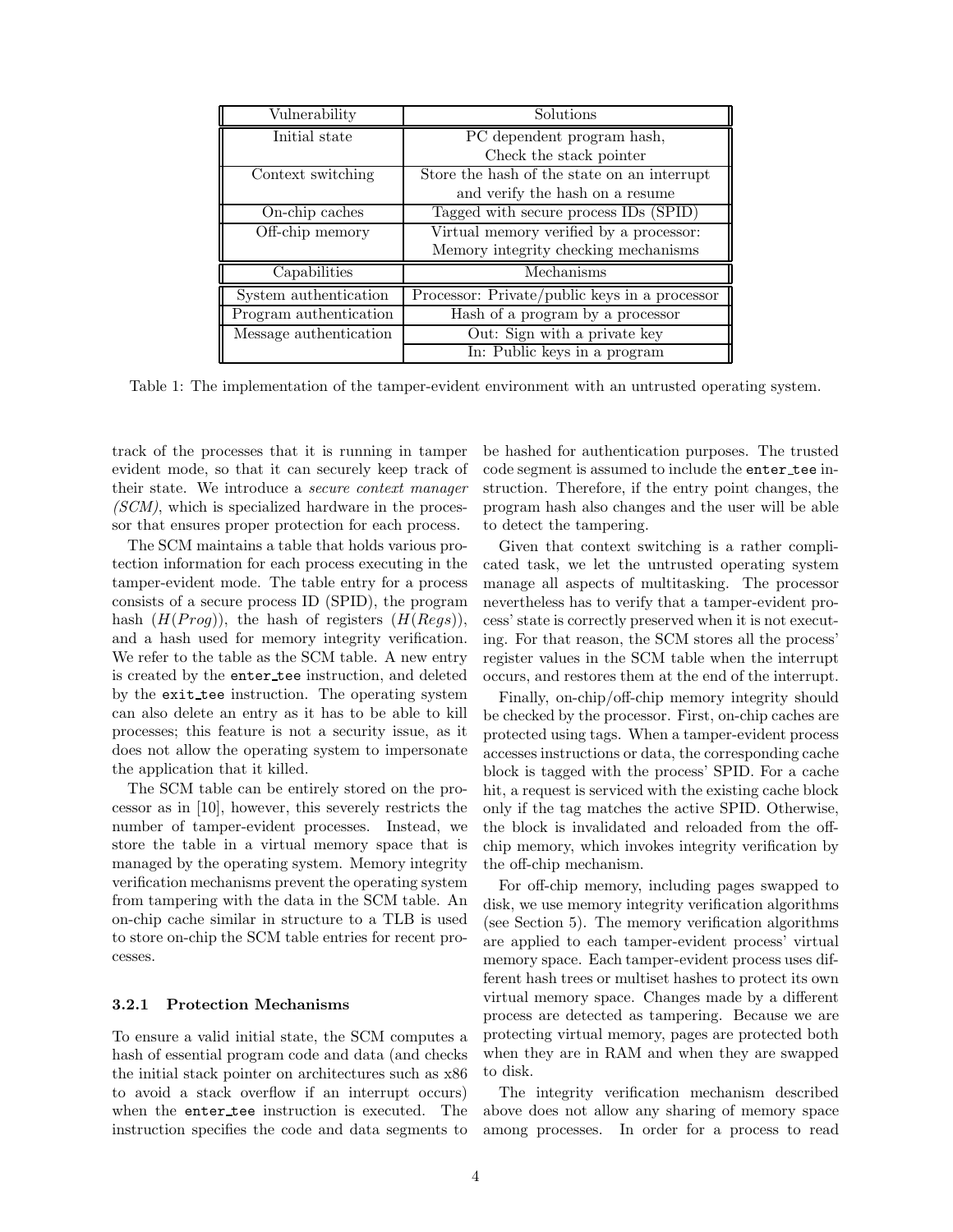data from another process without an error, we provide an explicit instruction load nocheck. The load nocheck instruction reads data without any integrity verification.

#### 3.2.2 Authentication Mechanisms

To send authenticated messages to a user, a program can use the sign msg instruction. It returns  ${H(Prog), M}_{SKp}$ , where  $H(Prog)$  is the hash of the program that was computed when the enter\_tee instruction was executed, and which was stored in the SCM table. The processor only signs the message if the program is in tamper-evident mode, and always includes the program hash in the signature. That way, when the user receives a message signed by the processor's secret key  $SKp$ , he knows that the message is from a particular processor (system authentication). The program hash is used to identify the program that sent the message (program authentication), and the message is also signed (message authentication).

#### 3.2.3 Performance Implication

Most mechanisms that are required for tamperevident processing have marginal overhead on the processor performance. The enter tee instruction and the sign msg instruction incur cryptographic hash computation and private/public key signing, respectively, which are rather expensive operations. However, these instructions are only used very infrequently; the enter tee instruction is only for the beginning of a program, and the sign msg instruction is only for exporting trusted results. Thus, the overhead will be amortized over a long execution period.

There are three mechanisms that are frequently used at run-time: register protection on an interrupt, on-chip cache tagging, and off-chip integrity verification. Fortunately, the performance overhead of register protection and cache tagging is negligible. Register protection simply requires storing the register in the SCM table, and the cache tags do not increase cache access time although they occupy additional on-chip storage.

The only significant performance overhead comes from off-chip integrity verification. The integrity verification consumes additional memory bandwidth to access meta-data such as hashes or time stamps on every memory access, and may also cause additional latency for the sign\_msg instruction. Our companion paper [19] indicates that the integrity verification incurs less than 5% performance degradation in most cases, and 15% degradation in the worst case when the signing operation is infrequent. Therefore, even if we include the amortized overhead of the start-up and signing costs, our tamper-evident processing can be done with less than 10% performance overhead in most cases.

#### 3.3 Private Tamper-Resistant Architecture

This section extends the tamper-evident processor architecture presented in the previous section to support a private tamper-resistant execution. Additional mechanisms are needed to ensure the privacy of registers, on-chip caches, and off-chip memory. Two new instructions are needed to provide privacy:

- set key: Sets the key  $K_{static}$  that is used to decrypt static data. That is, data that is encrypted in the program binary.
- store private: Private version of the regular store instructions. If data is stored using the store private instruction, it is to be encrypted in memory.

#### 3.3.1 Ensuring Privacy

The main mechanism that we use to protect the privacy is symmetric key encryption. Whenever data that needs to remain private goes off-chip, the processor encrypts it. Fast symmetric encryption/decryption can be used because the data only needs to be read by the processor that wrote it in the first place. The processor holds a master key  $K_M$ , and each process uses a pair of keys,  $K_{static}$ and  $K_{dynamic}$ .  $K_{static}$  is obtained from the set key instruction, and  $K_{dynamic}$  is randomly chosen by the processor when enter tee is called. The static key is used to decrypt data from the program binary. The dynamic key is used to encrypt and decrypt data that is generated during the program's execution. Section 6 details the encryption mechanism. To determine when data should be decrypted using the static key, the processor checks for the special encryption time stamp value of zero. The keys for each process are stored in the SCM table, the private parts of which are protected by the master key  $K_M$  when they are stored in untrusted memory.

Simply encrypting memory does not provide complete opacity of program operation. Much information can be leaked via memory access patterns or other covert channels [1]. Here we will assume that programs are well-written and do not leak their secrets via those channels. Techniques exist (e.g., [11]) which can check programs for information leaks.

Whether data should be encrypted is determined on a page granularity using an extra bit per page in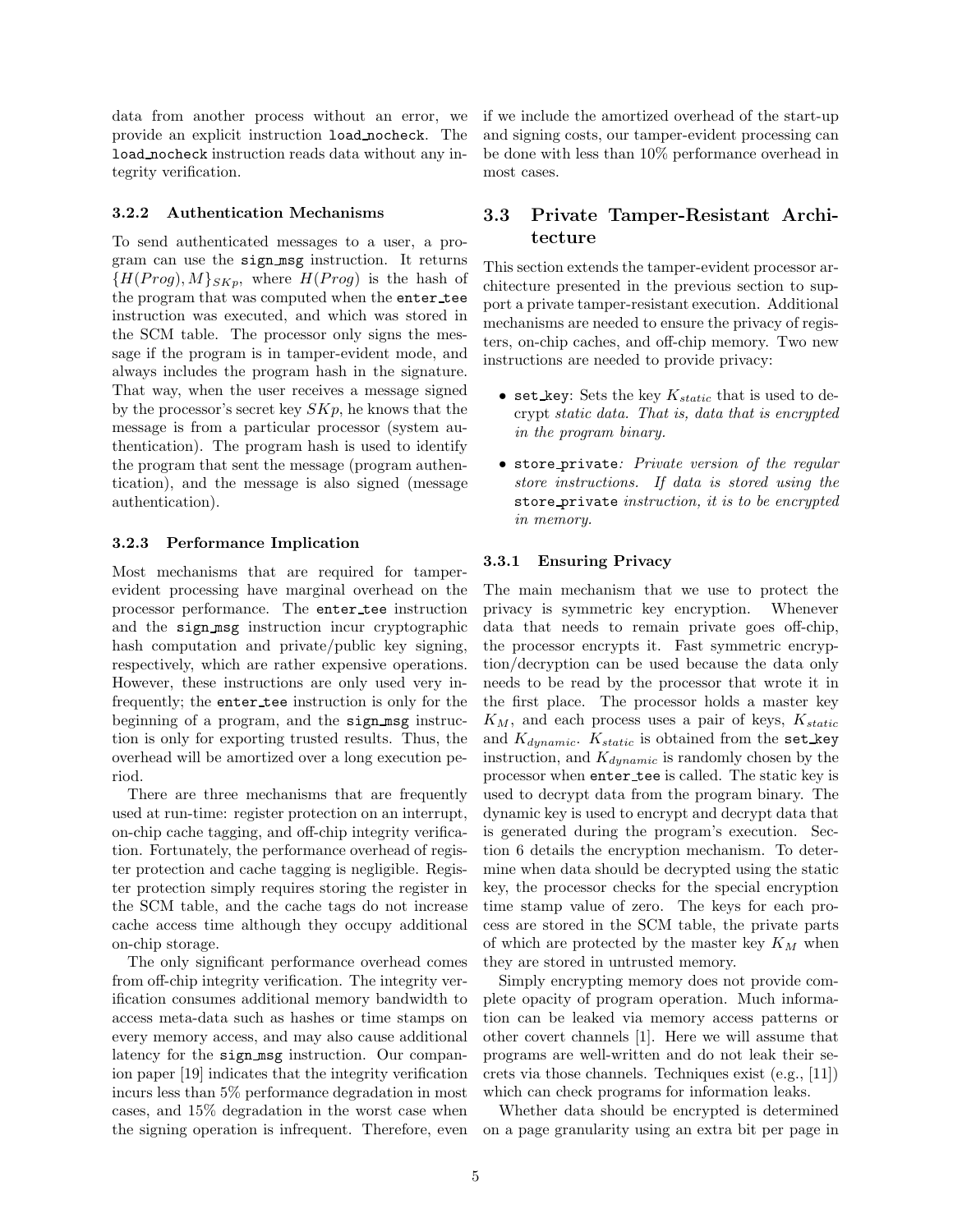the page table. However, the page table is under the control of the untrusted operating system, so it cannot be relied on. Therefore, the program additionally explicitly indicates whether it wants to use the store or store private instruction when writing to memory. If the bit in the page table does not match the store instruction, the secure process aborts. One bit per cache block (the 'private bit' is additionally used to remember whether the block is private, to prevent the operating system from changing the page table entry between the store and the write-back. The bit in the page table is used when reading data from memory, to decide whether to decrypt it or not. If the bit is tampered with, incorrect data gets put into the cache, and the memory integrity checker aborts the program. The encryption/decryption is done by a hardware engine placed between the on-chip L2 cache and the off-chip memory bus.

The privacy of registers and on-chip caches must also be protected by the processor. Indeed, when an interrupt occurs, the interrupt handler, which in general cannot be trusted, must be prevented from reading the private tamper-resistant process' register values. Therefore, once the register values are stored in the SCM, the working copy of the registers is cleared so that the interrupt handler cannot see their previous values.

The privacy of on-chip caches is protected using the same tags that are used for integrity verification. If the private bit is set, the processor only allows access to a block in the cache when the SPID of the block matches the active SPID.

#### 3.3.2 Secret Sharing

Programs in the tamper-evident architecture could only use private/public key cryptography to authenticate a message from a user, because privacy was not provided. In the private tamper-resistant environment, privacy is available, so programs can use symmetric key cryptography to interact with the outside world.

To share a secret with a program, a user sends an encrypted message  $E_{PKp}(H(Prog), M)$ . To decrypt the message, the program uses a special decrypt msg instruction. The processor decrypts the message with its private key, and returns M only if  $H(Prog)$ matches the current program hash. Therefore, the message can only be read by the program with the hash  $H(Prog)$  running on a valid private tamperresistant processor.

#### 3.3.3 Performance Implication

The only additional run-time mechanism that is required for private tamper-resistant processing over tamper-evident processing is off-chip memory encryption. Therefore, the performance overhead of our private tamper-resistant architecture can be estimated by considering only memory integrity verification and memory encryption given that the memory integrity verification is the only major performance overhead in the tamper-evident architecture. We study this performance impact quantitatively through detailed simulations in Section 7.

# 4 Applications

We describe two representative applications enabled by the aegis processor, Certified Execution and Digital Rights Management.

#### 4.1 Certified Execution



Figure 2: Certified execution for distributed computation.

A typical example of certified execution is grid computing. At present, computation power is a commodity that undergoes massive waste. Most computer users only use a fraction of their computer's processing power, though they use it in a bursty way, which justifies the constant demand for higher performance. A number of organizations, such as SETI@home and distributed.net, are trying to tap that wasted computing power to carry out large computations in a highly distributed way. This style of computation is unreliable as the person requesting the computation has no way of knowing that it was executed without any tampering. In order to obtain correctness guarantees, redundant computations are performed, resulting in a loss of efficiency. Moreover, to detect malicious volunteers, it is assumed that these volunteers do not collude and are continuously malicious [15].

Using a tamper-evident environment as described in Section 3, a certificate can be produced that proves that a specific computation was carried out on a specific processor chip. The person requesting the computation can then rely on the trustworthiness of the chip manufacturer who can vouch that he produced the processor chip, instead of relying on the owner of the chip.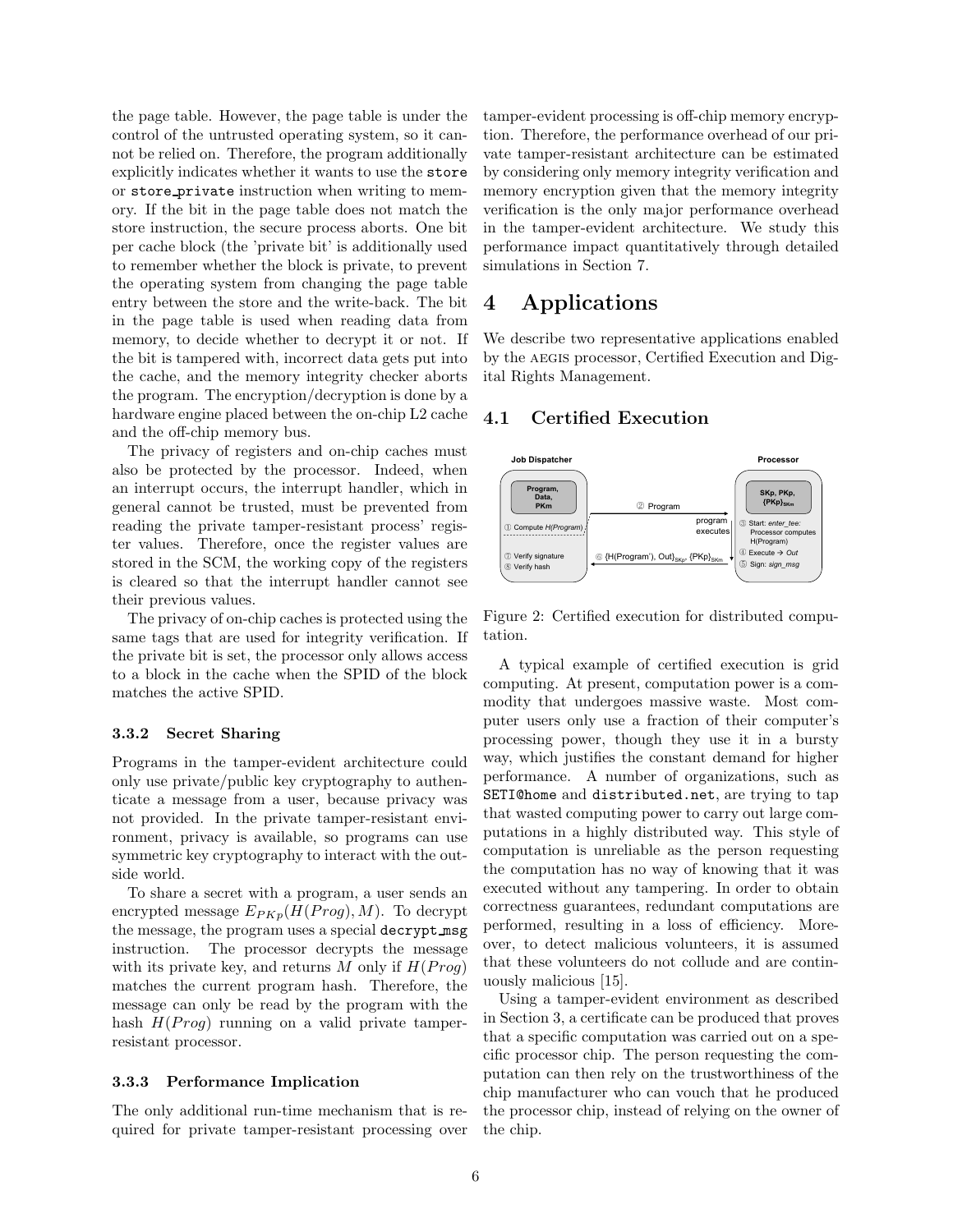Figure 2 outlines a protocol that could be used by a job dispatcher to do certified execution of a program on a remote computer. First (1) the job dispatcher needs to know the hash of the program that it is sending out. For simplicity, we assume that the program encompasses all the necessary code and data for the run. The program is sent to the secure processor (2), which proceeds to run it. The program enters tamper-resistant mode by using the enter tee instruction (3), at that time, a hash of the program gets computed for later use. The program executes and produces a result (4). The result gets concatenated with the program's hash and signed (5). The processor returns the signed result to the job dispatcher along with a certificate from the manufacturer that proves certifies the processor's public key as belonging to a correct processor (6). The job dispatcher checks the signature (7) and the program hash (8) before accepting the program's output is correct.

### 4.2 Application: Digital Rights Management



Figure 3: Digital rights management with private tamper-resistant architecture.

Digital Rights Management (DRM) is a hot topic since the advent of large scale sharing of copyrighted media over the internet. We are starting to see applications that attempt to enforce simple DRM policies [17]. A typical scenario is for an individual to buy a media file that can only be played once. This type of policy is enforced by encrypting the the media file so that it can only be decoded by an authorized reader, which enforces the single use policy. Unfortunately, a determined attacker can use debugging tools to get the player to provide him with a decrypted version of the media file, thus breaking the DRM scheme.

Figure 3 shows the main elements of a DRM implementation. The content provider develops a player application, and identifies it by its program hash (1). The player is then distributed to customers (2). When customers run the player, it uses the enter tee instruction to enter secure mode (3). The player allows the user to pick the content he desires. It then sends the choice to the content provider, along with a nonce (4); the message is signed as in the certified execution application so that the content provider can check its authenticity (5). The content provider then encrypts the desired data and the nonce (6) with a randomly selected key. The key is encrypted with the processor's public key (7). All the encrypted data is then sent to the processor (8), which decrypts it (9, 10). Once the nonce is checked to make sure that stale data isn't being replayed (we assume that the data and nonce were encrypted in a non mutable way, i.e., that it is hard replace the nonce by a chosen nonce), the data can be decoded (11) and played over an analog channel (12). As with any DRM scheme, this scheme can be broken by tapping into the final analog stream, but in that case, the ripped data is of lower quality than the original media file.

## 5 Memory Integrity Checking

 be used to verify the integrity of the processor's op-Memory integrity checking mechanisms [19] can be added as a layer between the L2 cache and the encryption mechanisms that we describe in section 6. For example, a hash tree can be maintained with the hashes computed over the plaintext data, the data being encrypted when it is stored in memory (the root of the tree is kept in the processor where it can erations on the memory). Memory integrity checking mechanisms check that the value the processor loads from a particular address is the most recent value that it stored to that address [19]. Thus, if an adversary tampers with the data, he will be detected by these mechanisms. The advantage of having the integrity checking mechanisms protect the plaintext data, instead of the encrypted data, is that the page table does not have to be trusted (the page table decides which blocks have to be encrypted/decrypted, and which do not).

We assume that the processor speculatively uses data fetched from off-chip memory while integrity checking is performed in the background. Thus, integrity checking latency does not directly add to data access latency seen by a processor. There are exceptions to this rule, however. In a tamper-evident environment, the processor must wait for integrity checking if there is an instruction that signs a message (sign msg) to be exported outside of the processor. In a private, tamper-resistant environment, besides waiting if there is a signing instruction, the processor must also wait for the integrity checking if there is an instruction that stores plaintext data to off-chip memory, for example, the store instruction.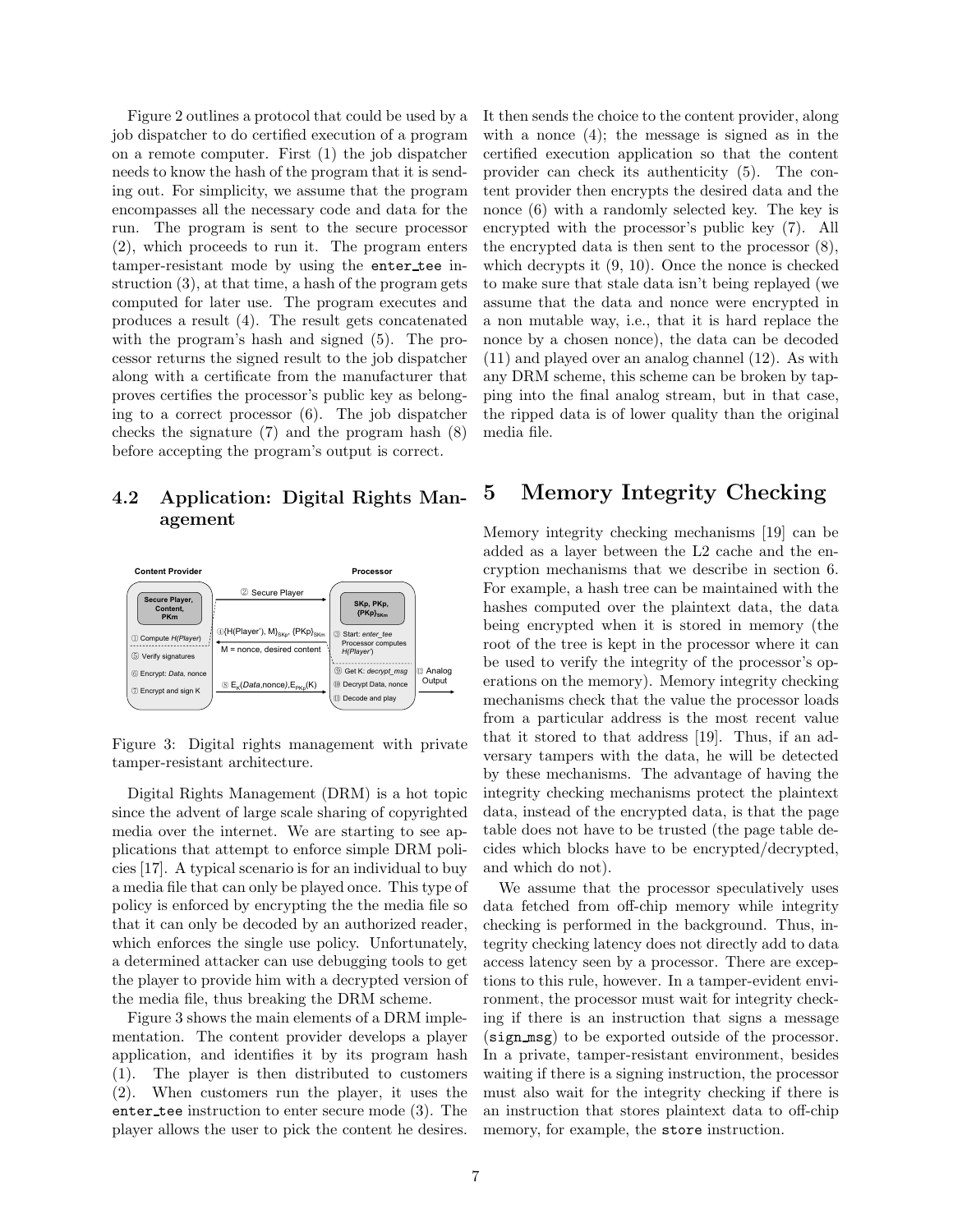For untrusted disk, as virtual memory is being protected, pages will already be protected by the memory checking when they are stored on disk. For Direct Memory Access (DMA), an unprotected area for use in DMA transfers can be set aside in virtual memory. When the transfer is done, the process can authenticate the data, using some scheme of its choosing, and decrypt the data if necessary. If the data is verified successfully, the process can then copy it to authenticated memory.

# 6 Encryption Mechanisms

Encryption of off-chip memory is essential for providing privacy to programs. Without encryption, physical attackers can simply read confidential information from off-chip memory. On the other hand, encrypting off-chip memory directly impacts the memory latency because encrypted data can be used only after decryption is done. This section discusses issues with conventional encryption mechanisms and proposes a new mechanism that can hide the encryption latency by decoupling computations for decryption from offchip data accesses.

#### 6.1 Advanced Encryption Standard

For off-chip memory encryption, we use a symmetric key encryption algorithm rather than public/private key algorithms. In our case, it is easy to use symmetric keys because the same processor performs both encryption and decryption. Also, symmetric encryption algorithms are simpler to implement than public key algorithms, they consume less power, and are significantly faster.

The National Institute of Standards and Technology (NIST) specifies Rijndael as the Advanced Encryption Standard (AES), which is an approved symmetric encryption algorithm [13]. AES is one of the most advanced symmetric encryption algorithms in terms of both security and performance. We base our subsequent discussions on AES as a representative symmetric algorithm.

AES can process data blocks of 128 bits using cipher keys with lengths of 128, 192, and 256 bits. The critical path of one round consists of one S-box lookup, two shifts, 6-7 XOR operations, and one 2-to-1 MUX. This critical path will take 2-4 ns with the current  $0.13\mu$  technology depending on the implementation of the S-box look-up table. Therefore, encrypting or decrypting one 128-bit data block will take about 20-64 ns depending on the implementation and the key length.

When the difference in technology is considered, this latency in good agreement with one custom ASIC

implementation of the Rijndael in  $0.18\mu$  technology [9, 16]. It reported that the critical path of encryption is 6 ns and the critical path of key expansion is 10 ns per round with 1.89 ns latency for the Sbox. Their key expansion is identical to two rounds of the AES key expansion because they support 256 bit data blocks. Therefore, the AES implementation will take 5 ns per round for key expansion, which results in a 6 ns cycle per round, for a total of 60-96 ns, depending on the number of rounds.

Given the gate counts in [16], a 128-bit block encryption using AES without pipelining costs approximately 75,000 gates. If we implement AES fully in parallel for the four 128-bit blocks in an L2 cache block to match off-chip memory bandwidth, the module should be duplicated four times. Therefore, the AES implementation will result in the order of 300,000 gates.

#### 6.2 Direct Block Encryption

We encrypt and decrypt off-chip memory on a L2 cache block granularity because memory accesses are carried out for each cache block. Encrypting multiple cache blocks together will require accessing all those multiple blocks for decrypting any part of them.



Figure 4: Encryption mechanism that directly encrypt cache blocks with the AES algorithm.

The most straightforward approach is to use a L2 cache block as an input data block of the AES algorithm. For example, a 64-B cache block B is broken into 128-bit chunks (B[1], B[2], B[3] and B[4]), and encrypted by the AES algorithm. Figure 4 illustrates this mechanism with Cipher Block Chaining (CBC) mode. In this case the encrypted cache block  $EB = (EB[1], EB[2], EB[3], EB[4])$  is generated by EB[i] =  $AES_K(B[i] \oplus EB[i-1])$ , where EB[0] is an initial vector I. To prevent adversaries from comparing whether two cache blocks are the same or not, I can be randomized and stored in off-chip memory along with data.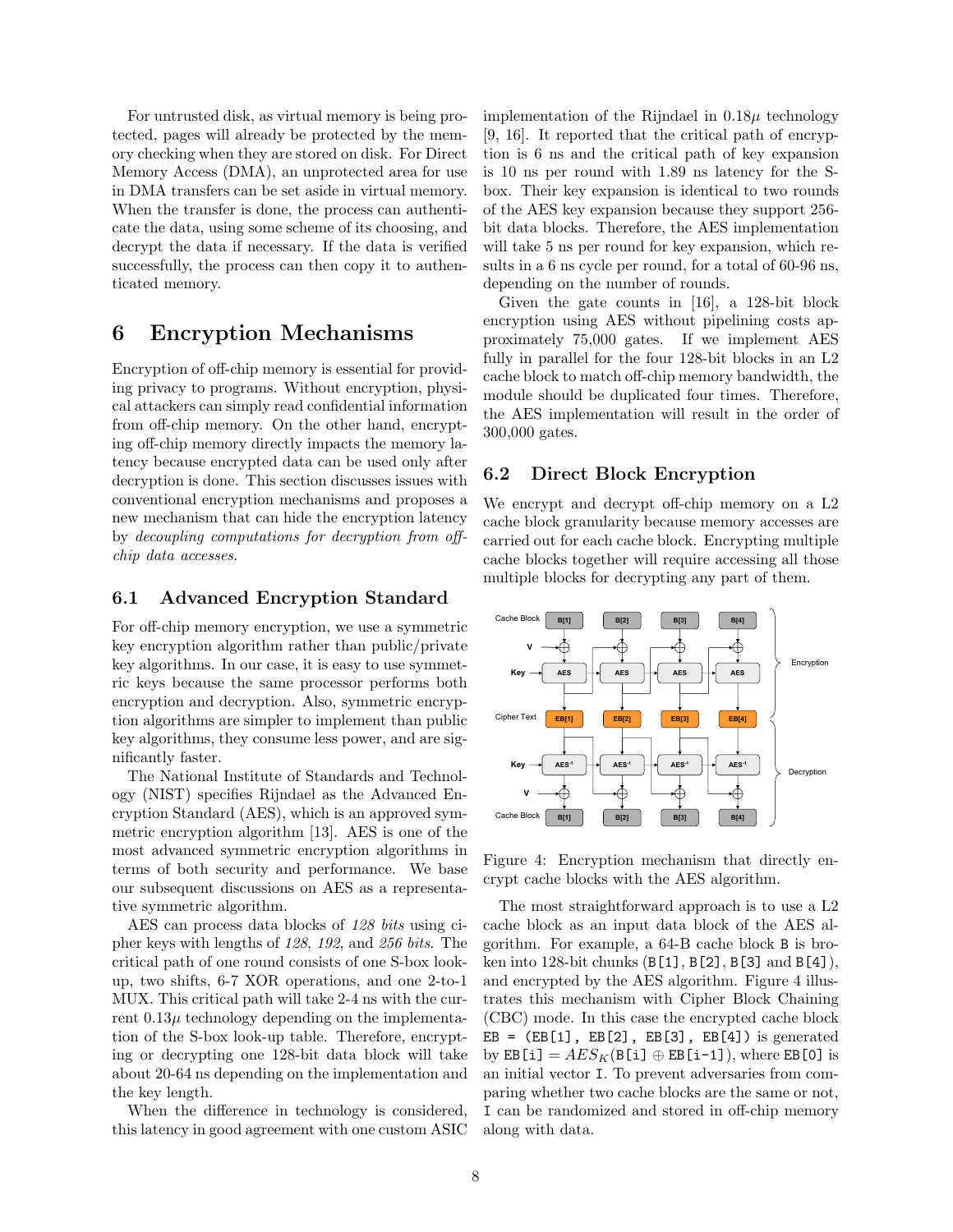This scheme perfectly serves our purpose in terms of security, however, it has a major disadvantage for performance. On a L2 cache miss, an encrypted cache block is read from memory. Since decryption can only start after reading data from off-chip memory, the decryption latency is directly added to the memory latency and delays the processing (See Figure 7 (a)). For example, if the memory latency is 120 ns and the decryption latency is 40 ns, the processor will see a load latency of 160 ns.

#### 6.3 One-Time-Pad Encryption

The main problem of the direct encryption scheme is that most of the AES decryption latency cannot be overlapped with the memory access. We therefore adopt a different encryption mechanism that decouples the AES computation from the corresponding data access using one-time-pad encryption [2] and time stamps.



Figure 5: Encryption mechanism that uses one-timepads from the AES algorithm with time stamps.

Figure 5 illustrates the scheme. A cache block, B, consists of four chunks, B[1], B[2], B[3], and B[4]. Each chunk is XOR'ed with an encryption pad, and the resulting encrypted cache block, EB, is stored in off-chip memory. To decrypt the block, the encrypted cache block, EB, is XOR'ed with the same encryption pad.

To obtain encryption pads, the AES algorithm is used with a time stamp. To generate an encryption pad for the 128-bit chunk, B[i], of a cache block, B, the processor decrypts  $(V, Address, TS, i)$  with a secret key  $K^3$  V is a fixed bit vector that makes the input 128 bits, and can be randomly selected by the processor at the start of program execution. TS is a time stamp that is the current value of Timer. Timer is a counter that the processor increments

- For an L2 cache write-back write-back-block(Address, B):
	- 1. Increment TIMER.  $TS = TIMER$ .
	- 2. For each  $0 \leq i \leq 3$ 
		- (a)  $\text{OTP}[i] = \text{AES}_K^{-1}(V, \text{Address}, \text{TS}, i).$
		- (b)  $EB[i] = B[i] \oplus OTP[i].$
	- 3. Write TS and EB to in memory.
	- 4. Cache TS. (Note: This step was used for the simulations, but better performance can be expected if we omit it)
- For an L2 cache miss read-block(Address):
	- 1. Check the cache for the time stamp for Address. If the time stamp is not in the cache, read it from in memory. Denote the time stamp as TS.
	- 2. For each  $0 \leq i \leq 3$ (a) Start  $\text{OTP}[i] = \text{AES}_K^{-1}(V, \text{ Address}, \text{TS},$ i).
	- 3. Read EB from Address in memory.
	- 4. For each  $0 \leq i \leq 3$

$$
\text{(a)} \ \ B[i] = EB[i] \ \oplus \ \texttt{OTP}[i].
$$

5. Cache TS and B.



for every write-back of a cache block. The processor maintains TIMER on-chip where it cannot be tampered with. TS is stored in the clear in the off-chip memory with the cache block. As (Address, TS) is unique for each write-back to memory, the encryption pads are used only once.

Figure 6 details the scheme. write-back-block is used to write dirty cache blocks to memory<sup>4</sup>. In steps 1 to 3, the Timer is increased, and the block is encrypted using a one-time pad. The time stamp used to create the pad is cached in a special time stamp cache in step 4.

read-block is used to read cache blocks from memory. The first step is to check if Address's time stamp is in the cache. If not, the time stamp is fetched from memory. In either case, once the time stamp is retrieved, we immediately start with the generation of the OTP using AES in step 2. The pad is generated while **EB** is fetched from memory in step 3. Once the pad has been generated and EB has been retrieved

<sup>&</sup>lt;sup>3</sup>In general K is the dynamic key  $K_{dynamic}$ , except when TS is zero, in which  $K_{static}$  is used (see section 3.3).

<sup>4</sup> If the block that is being evicted is clean, it is simply evicted from the cache, and not written back to memory. This avoids incrementing Timer in the processor and updating TS in memory; this implies that we do not need to update EB by decrypting and re-encrypting with a new time stamp.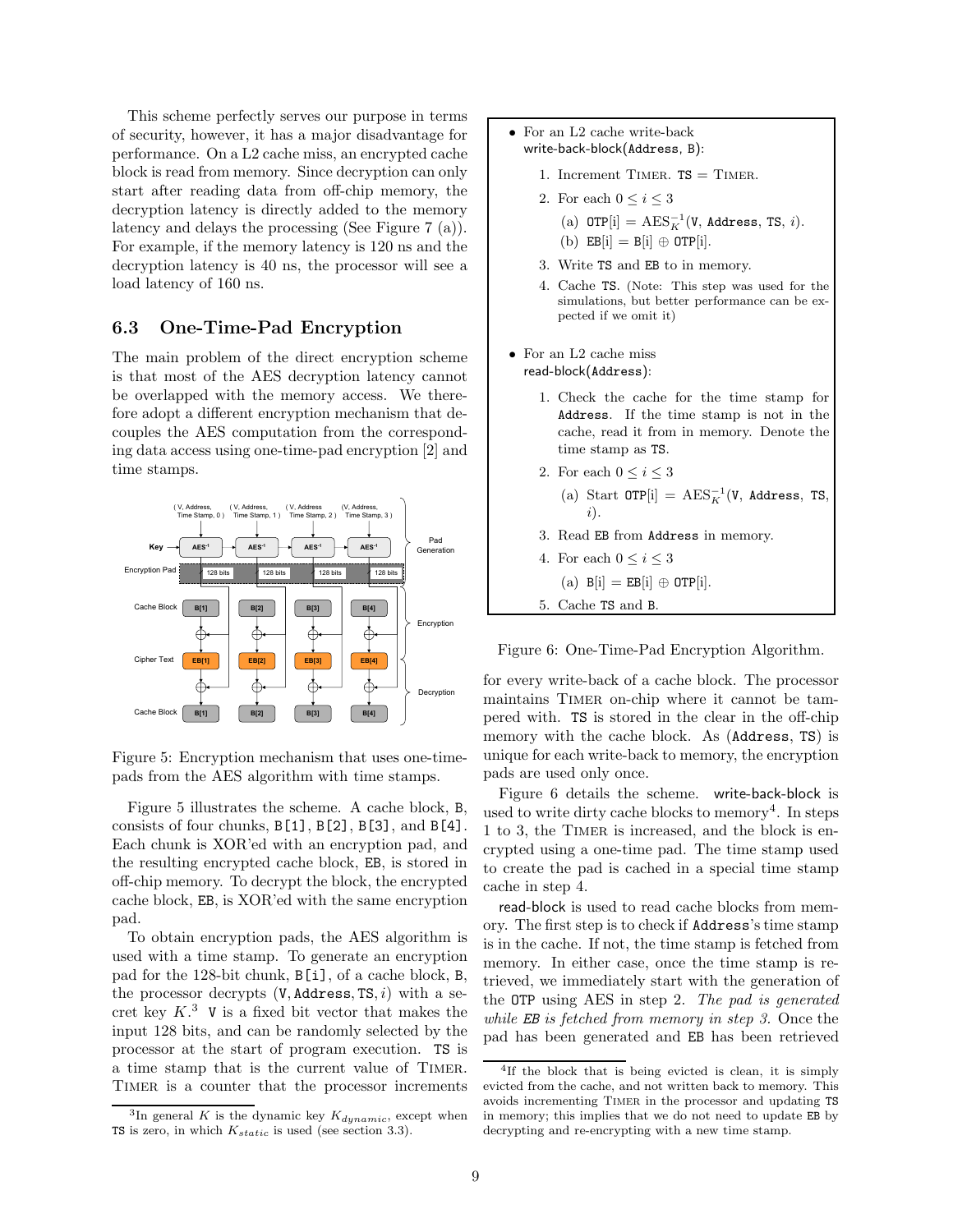from memory, EB is decrypted in step 4. In step 5, EB is cached in L2, and TS is cached in the special time stamp cache. We are assuming that time stamps are stored separately from data in memory, and that a cache-block sized set of time stamps is loaded along with TS. Therefore, when we cache TS, we are also caching neighboring time stamps, which are likely to be used in subsequent accesses because of spatial locality.

When the TIMER reaches its maximum value, the processor changes the secret key and re-encrypts blocks in the memory. The re-encryption is very infrequent given an appropriate size for the time stamp (32 bits for example), and given that the timer is only incremented when dirty cache blocks are evicted from the cache. We do not need to increment TS during reencryption, because Address is included as an argument to  $\widehat{AES}_K^-$ , thus guaranteeing the unicity of the one-time-pads. This trick allows us to extend the period between re-encryptions. During re-encryption, the processor uses page table bits to determine which data has to be re-encrypted.

Also, we note that, instead of a global Timer, we could use per-address time stamps, TS. In this case, TS for Address should be fetched from the cache and incremented in step 1 of write-back-block. We need a slightly more complicated cache replacement policy for time stamps to ensure that TS for a cache block B is not evicted from the cache before B is evicted from the cache. An intermediate variant of this scheme is to only apply this improved scheme when TS happens to be present in the cache. For these schemes to work, we have to ensure that the memory integrity checking mechanisms detect any altering of the time stamps by the adversary before the block gets written-back. The advantage of per-address time stamps is that they can be smaller in size.

Security of the Scheme The conventional onetime-pad scheme is proven to be secure [2]. Therefore, to prove the security of our scheme, we only need to prove that it is infeasible for an adversary to find the encryption pad for a cache block with a particular time stamp. We assume that the adversary knows V, Timer, and possibly many encryption pads for different time stamps.

The security of our encryption pad can be easily proven by the property of a good symmetric encryption algorithm. First, an adversary cannot find the encryption pad given the input (V, Address, TS, i) because it implies decrypting a cipher text. Also, an adversary cannot find the encryption pad for one time stamp from the encryption pad for another time stamp because it breaks the non-malleability of the encryption algorithm.

Hiding Latency Unlike the direct encryption scheme, the data access and the AES computation are independent in our new scheme. Therefore, the encryption latency can be hidden from the processor by overlapping AES computations with data accesses.



Figure 7: Impact of encryption mechanisms on memory latency.

Computing an encryption pad requires the time stamp for the cache block. Without caching or speculation, the AES computation for decryption starts after the time stamp comes back from the off-chip memory as shown in Figure 7 (b). This computation is overlapped with the following bus accesses for the cache block. Once the entire cache block is read and the pad computation is done, an XOR operation is performed for decryption. Although we may not hide the entire AES latency, our scheme can hide significant portion of the latency even in the worst case. For example, if it takes 80 ns for readying the first chunk and 40 ns for the rest of the chunks in a cache block, we can hide 40 ns of the AES latency.

When overlapping the AES computation with data bus accesses is not sufficient to hide the entire latency, the time stamp can be cached on-chip or speculated based on recent accesses. In this case, the AES computation can start as soon as the memory access is requested as in Figure 7 (c), and completely hides the encryption latency.

The ability to hide the encryption latency obviously benefits the processor performance. It also enables a less aggressive implementation of the AES algorithm. If our scheme can always hide up to 40 ns latency by overlapping with data accesses, the generation of the 4 one-time-pad blocks no longer has to be done in parallel.

#### 6.4 Implementation

Figure 8 illustrates the implementation of the onetime-pad algorithm. The dotted lines differentiate the data flow of cache misses from the flow of cache write-backs. When there is a write-back, the global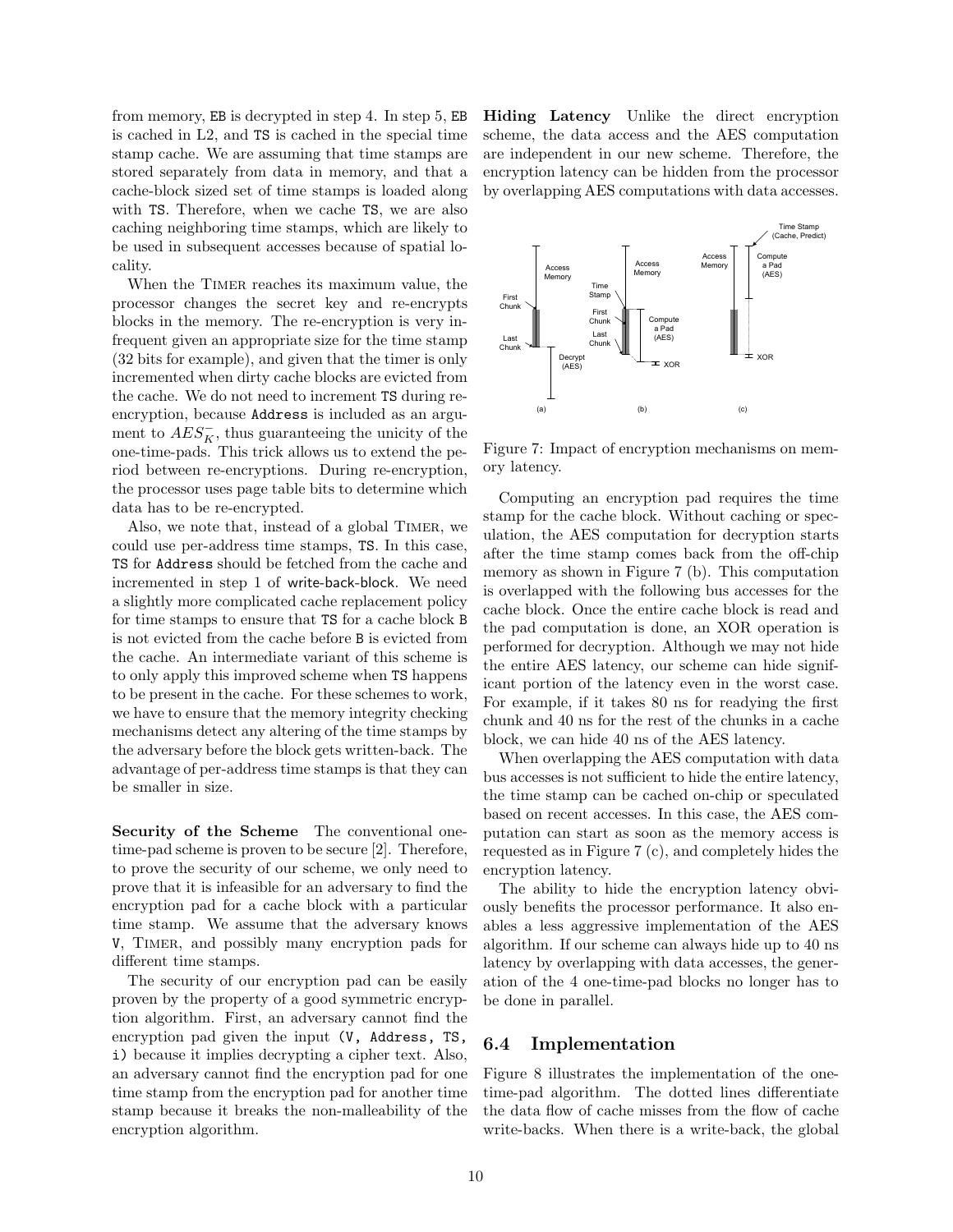

Figure 8: The implementation of the one-time-pad encryption algorithm.

time stamp is used to compute the one-time-pad, and incremented. The one-time-pad is XOR'ed with the evicted data, and written back to memory. The time stamp is stored in a time stamp cache.

The same mechanisms are used to find the physical address of the corresponding time stamp for each evicted cache block, as in memory integrity verification. The L2 cache holds the virtual address of each block. In the virtual memory space, time stamps are laid out linearly starting at  $TS_{Base}$ . Therefore, the address of a time stamp can be simply computed by

$$
TimeStampAddr = TS_{Base} + \frac{Addr}{B_{L2}} \times B_{TS}.
$$

 $B_{L2}$  is the L2 block size, and  $B_{TS}$  is the size of a time stamp. Once the virtual address of a time stamp is found, it is translated into the physical address using the secure PID and the second TLB next to the encryption module.

Similarly, when there is a cache miss for an encrypted block, the module reads a time stamp for the time stamp cache and computes the one-timepad, which may access the memory on a miss. Then, the data block is read from the memory, XOR'ed with the pad, and returned to the L2 cache.

# 7 Experiments

This section evaluates the performance overhead of our new encryption scheme and the aegis processor architectures through detailed simulations.

#### 7.1 Simulation Framework

Our simulation framework is based on the SimpleScalar tool set [4]. The simulator models speculative out-of-order processors. To model the memory

| Architectural parameters     | Specifications                         |
|------------------------------|----------------------------------------|
| Clock frequency              | $1$ GHz                                |
| L1 I-caches                  | $64KB$ , 2-way, $32B$ line             |
| L1 D-caches                  | 64KB, 2-way, 32B line                  |
| $L2$ caches                  | Unified, 1MB, 4-way, 64B line          |
| L1 latency                   | 2 cycles                               |
| $L2$ latency                 | 10 cycles                              |
| Memory latency (first chunk) | 80 cycles                              |
| $\rm I/D$ TLBs               | $4$ -way, $128$ -entries               |
| Memory bus                   | 200 MHz, 8-B wide $(1.6 \text{ GB/s})$ |
| Fetch/decode width           | $4/4$ per cycle                        |
| issue/commit width           | $4per$ cycle<br>4/                     |
| Load/store queue size        | 64                                     |
| Register update unit size    | 128                                    |
| AES latency                  | 40 cycles                              |
| AES throughput               | $3.2 \text{ GB/s}$                     |
| Hash latency                 | 160 cycles                             |
| Hash throughput              | $3.2 \text{ GB/s}$                     |
| Hash buffer                  | 32                                     |
| Hash length                  | $128 \text{ bits}$                     |
| Time stamps                  | 32 bits                                |
| Time stamp cache             | $3264-B$ entry                         |

Table 2: Architectural parameters used in simulations.

bandwidth usage more accurately, separate address and data buses were implemented.

The architectural parameters used in the simulations are shown in Table 2. SimpleScalar is configured to execute Alpha binaries, and all benchmarks are compiled on EV6 (21264) for peak performance.

To capture the characteristics of benchmarks in the middle of computation, each benchmark is simulated for 100 million instructions after skipping the first 1.5 billion instructions. In the simulations, we ignore the initialization overhead of the integrity checking schemes. Given the fact that benchmarks run for a long time, the overhead should be negligible compared to the steady-state performance.

For all the experiments in this section, nine SPEC2000 CPU benchmarks [8] are used as representative applications: gcc, gzip, mcf, twolf, vortex, vpr, applu, art, and swim.

#### 7.2 Encryption Performance

Figure 9 compares the direct encryption mechanism with the one-time-pad encryption mechanism. The instructions per cycle (IPC) of each benchmark is normalized by the IPC of standard processor without encryption. In the exeriments, we simulated the worst case when all instructions and data are encrypted in the memory. Both encryption mechanisms degrade the processor performance by consuming additional memory bandwidth for either time stamps or initial vectors, and by delaying the data delivery for decryption.

As shown in the figure, the memory encryption for this configuration results in up to 25% performance degradation for the one-time-pad encrytion, and 32% degradation for the direct encryption. The one-time-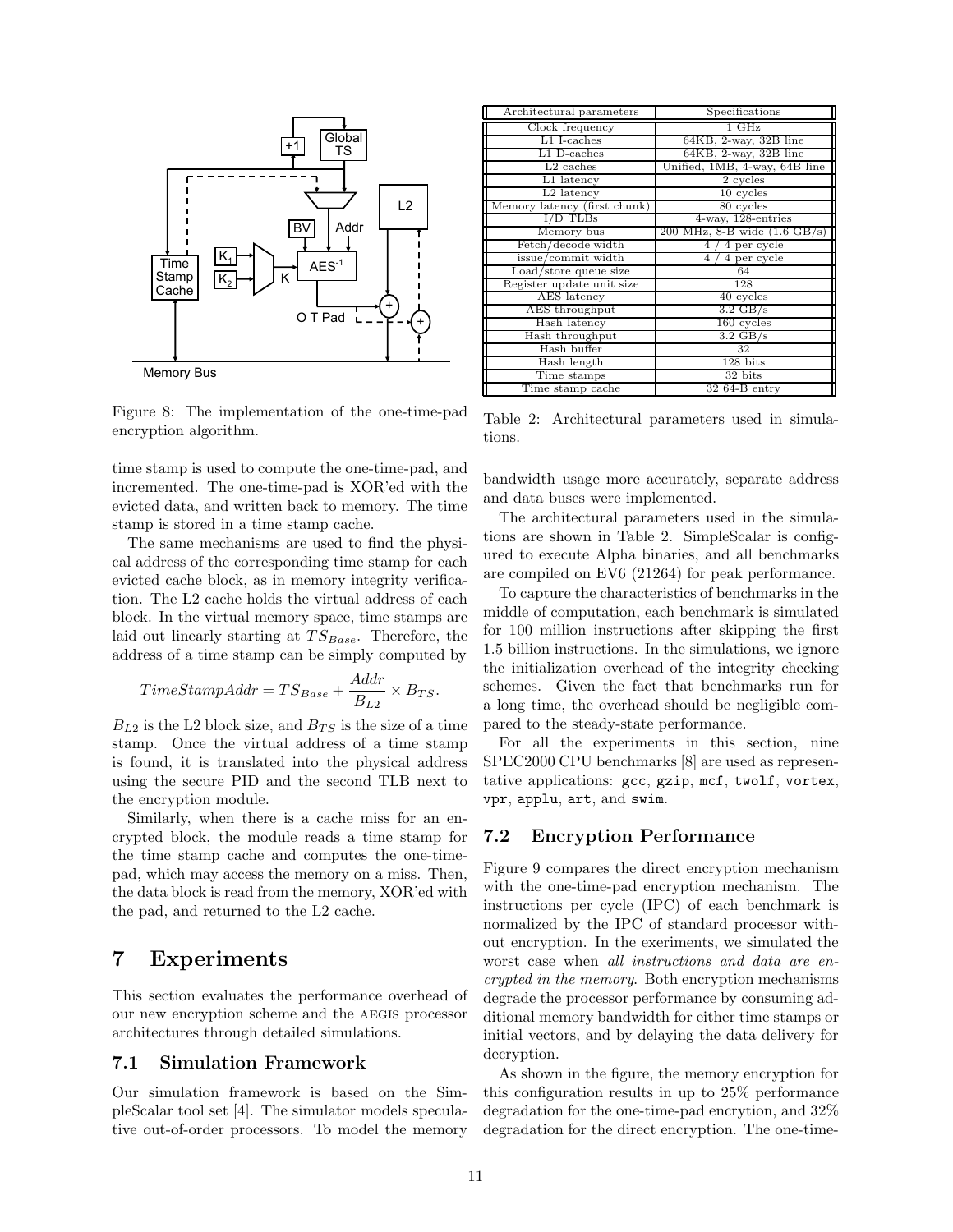

Figure 9: The performance overhead of direct encryption and one-time-pad encryption.

pad scheme outperforms the direct encryption by 6% on average, and 12% in the best case.

As we increase the L2 cache size or L2 block size, the overhead of encryption decreases (not shown in the figure). For larger L2 cache, there are fewer offchip memory accesses , thus the decryption latency is less important. Larger L2 blocks reduces the bandwidth overhead of the encryption scheme.

#### 7.2.1 Impact of the High Memory Bandwidth

Our base configuration assumes the memory bandwidth of 1.6GB/s, which corresponds to 5 processor cycles per 8-B memory transfer in our case. Modern microprocessors are beginning to have higher bandwidth with the development of new memory and interconnect technologies. Figure 10 shows the impact of this higher memory bandwidth on the memory encryption overhead.

With high bandwidth, the performance is more sensitive to the memory latency because it is not limited by the bandwidth anymore. At the same time, the memory latency without encryption decreases as we can transfer a cache block faster, which means that the decryption latency becomes more significant in comparison to the original memory latency. On the other hand, higher bandwidth mitigates the effect of the bandwidth overhead for accessing time stamps and initial vectors.

Direct encryption cannot hide any latency and the impact of relatively increased decryption latency often outweighs the mitigated bandwidth overhead. As a result, the relative performance degradation due to decryption is often larger for higher memory bandwidth in the direct encryption scheme.

The one-time-pad encryption scheme benefits when higher bandwidth is available. Because the time



(a) Direct Encryption



(b) One-Time-Pad Encryption

Figure 10: The impact of memory bandwidth on the memory encryption overhead.

stamp can often be found in the time stamp cache (on average, the hit rate is 73% in our experiments), the AES latency can be hidden by the long memory access latency. Therefore, the overhead of the onetime-pad scheme usually decreases as the memory bandwidth increases. Thus, the advantage of the onetime-pad scheme over the direct encryption is greater as memory bandwidth increases. For example, the one-time pad scheme is 20% better than the direct scheme for swim in the 8 GB/s bandwidth case.

#### 7.2.2 Impact of the AES Latency

Our experiments assume 40ns latency of the AES computation. However, more advanced VLSI technology can reduce this latency. On the other hand, an implementation with longer latency is desirable to reduce the logic overhead. Figure 11 illustrates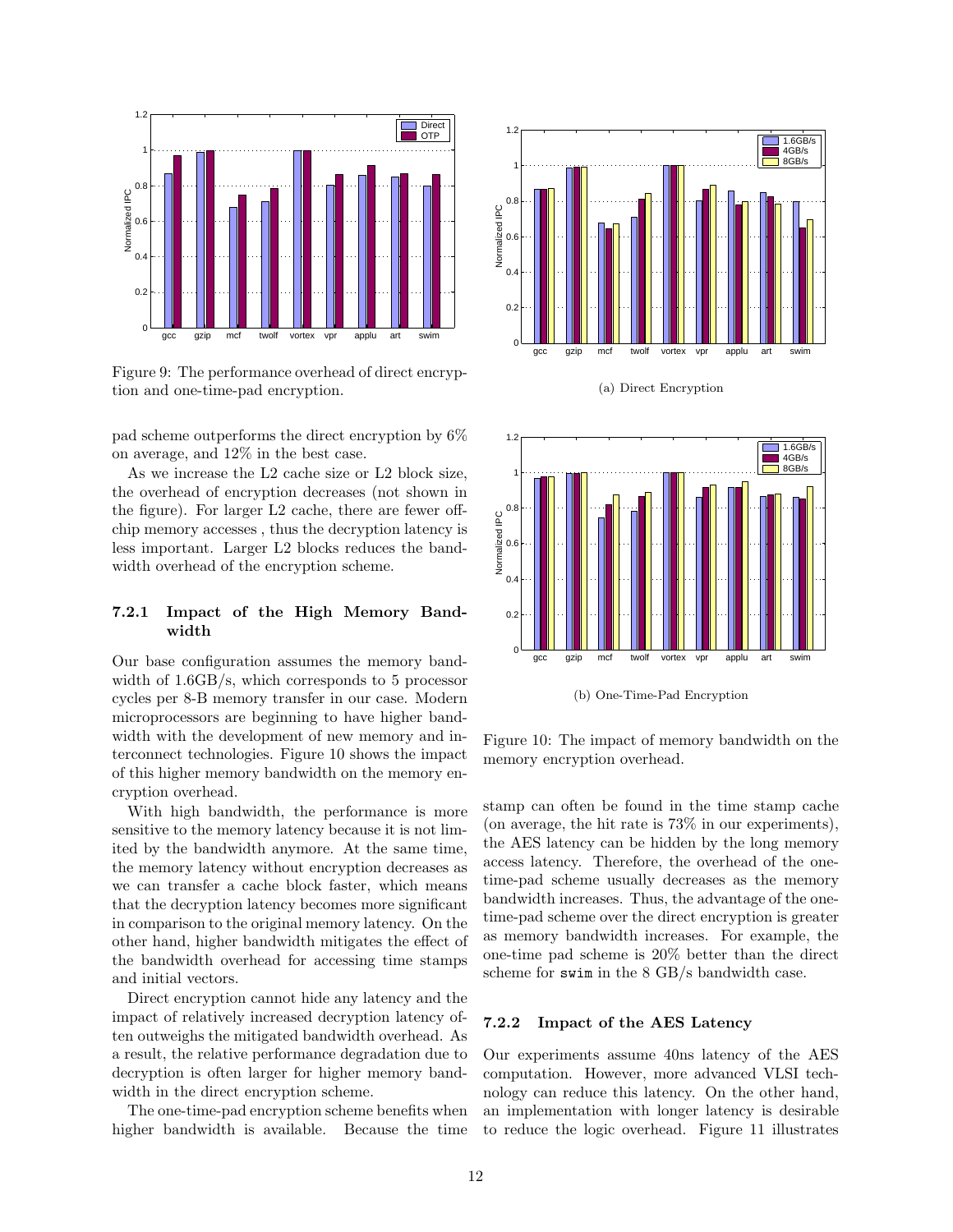





Figure 11: The impact of AES latency on the encryption overhead.

the impact of the AES computation latency on the encryption overhead. Obviously, longer latency degrades the encryption performance in both schemes.

The performance of the direct encryption is a little more sensitive to the AES latency as compared to the one-time-pad encryption scheme. This is because a portion of the latency is hidden in the latter scheme.

#### 7.2.3 Re-Encryption Period

As noted in Section 6, the one-time-pad encryption mechanism requires re-encrypting the memory when the global time stamp reaches its maximum value. Because the re-encryption operation is rather expensive, the time stamp should be large enough to either amortize the re-encryption overhead or avoid the reencryption itself.

Fortunately, the simulation results for the SPEC benchmarks indicates that even 32-bit time stamps are large enough. In our experiments, the processor writes back to memory every 4800 cycles when averaged over all the benchmarks, and 131 cycles in the worst case of swim. Given the maximum time stamp size of 4 million, this indicates the reencryption needs to be done on every 5.35 hours (in our 1 GHz processor) on average, or 35 minutes for swim. For our benchmarks, the re-encryption takes less than 300 million cycles even for swim that has the largest working set. Therefore, the re-encryption overhead is negligible in practice. If the 32-bit time stamps are not large enough, the encryption period can increased by having larger time stamps or perpage time stamps.

#### 7.3 Tamper-Evident Processing



Figure 12: The performance overhead of tamperevident processing for the baseline configuration.

Tamper-evident processing only requires memory integrity verification. In Section 3.2.3, we briefly mentioned the overheads associated with the schemes of [19]. We summarize performance results for memory integrity verification, and therefore, tamperevident processing, for the baseline configuration in Figure 12.

There are two possible schemes for integrity verification: hash trees and log hashes. The hash tree scheme (Hash Tree) verifies every memory access, and the log hash scheme (L-Hash) verifies a sequence of memory accesses just before a signing operation.

Assuming that the signing operation is infrequent, the tamper-evident processing can be done with less than 5% performance overhead for most cases, and 15% overhead in the worst case. On the other hand, the hash tree scheme has less than 20% overhead for most cases, and 50% overhead in the worst case.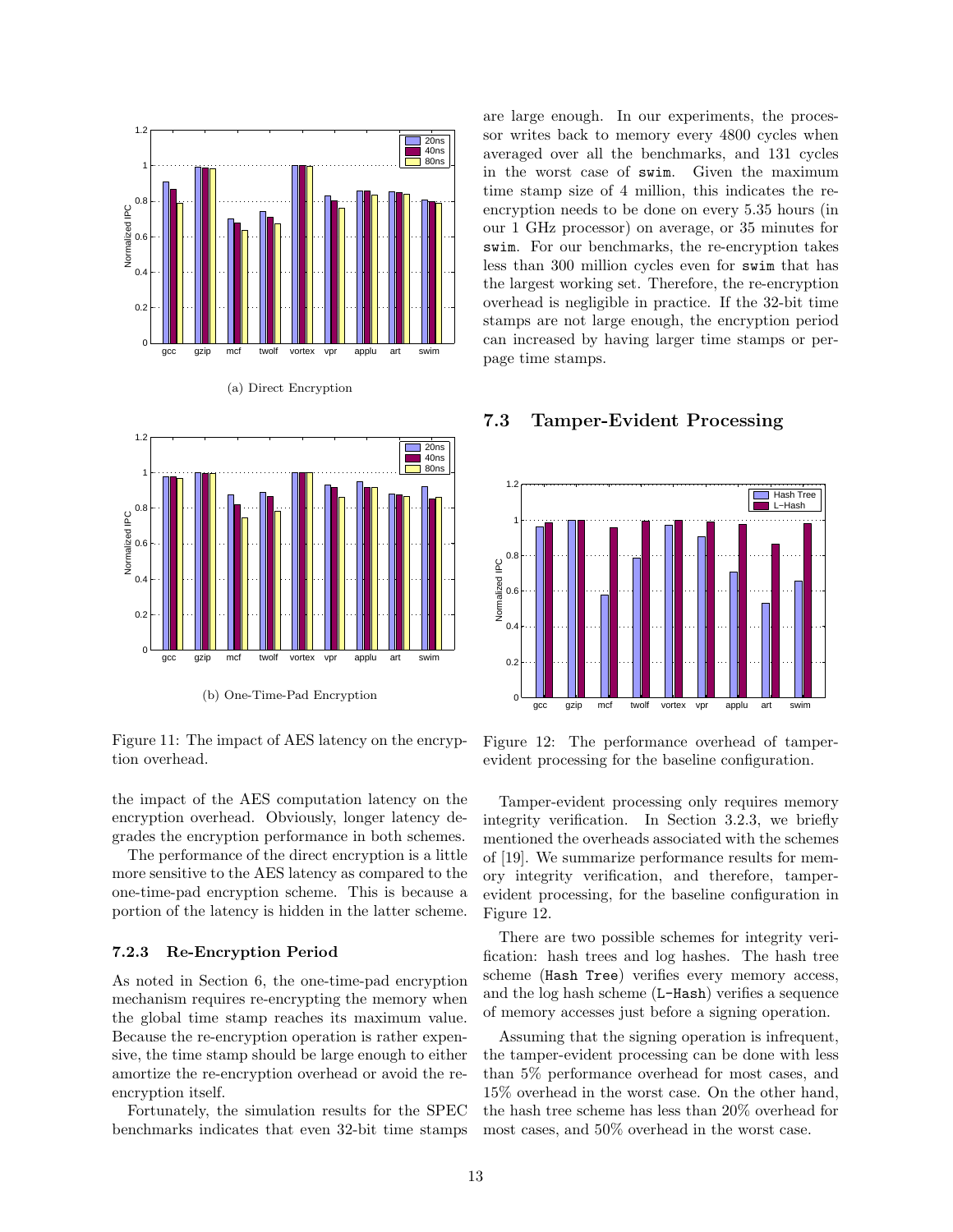

Figure 13: The performance overhead of private tamper-resistant processing for the baseline configuration.

#### 7.4 Private Tamper-Resistant Processing

Private tamper-resistant processing requires both memory encryption and memory integrity verification. As discussed in Section 3.3.3, the overhead of these two mechanisms are the only major concerns for our private tamper-resistant architecture. Other mechanisms either are very infrequent or do not have any performance overhead. Therefore, we estimated the performance overhead of the private tamperresistant architecture by simulating both memory encryption and memory integrity verification as shown in Figure 13.

The figure demonstrate that the private tamperresistant processing can be done with 55% overhead in the worst case (art), and less than 25% overhead in most cases. We note that these numbers correspond to the case where all instructions and data are encrypted.

# 8 Related Research

#### 8.1 Secure Processors

Secure co-processors have been proposed (e.g., [20], [18]) that encapsulate processing subsystems within a tamper-sensing and tamper-responding environment where one can run security-sensitive processes. A processing subsystem contains the private key of a public/private key pair [6] and use classical public key cryptography algorithms such as RSA [14] to enable a wide variety of applications. To maintain performance, the processing subsystems have invariably been used as co-processors rather than primary processors. Therefore, the primary processor also has to be protected. The processing subsystems of these processors typically assume that system software is trusted.

The eXecute Only Memory (XOM) architecture [10] is designed to run security requiring applications in secure compartments from which data can escape only on explicit request from the application. Even the operating system cannot violate the security model. However, XOM's integrity mechanism is vulnerable to replay attacks, which was also pointed out in [17]. In particular, XOM will not notice if only the first write to an address is ever actually performed. XOM can be fixed by using memory integrity verification to protect against replay attacks. In the AEGIS architecture that assumes an untrusted operating system, we have drawn from XOM, notably, the on-chip data tagging mechanism and the saving of contexts. Our implementation of our context manager is different because we use hash-trees to verify process state. This allows us to support a much larger number of processes running in tamper-evident and private tamper-resistant environments. We use the log-hash-based integrity verification mechanism of [19] for efficiency reasons. In this paper, we have proposed a fast encryption scheme that meshes well with the log-hash integrity verification scheme.

#### 8.2 Cryptographic Processors

Conventional methods for encryption and decryption of memory blocks use DES [12], Triple DES [12], AES [13] to encrypt and decrypt memory blocks; this can appreciably increase memory access latency for reads. We have used one-time pads to hide virtually all the decryption altency.

#### 8.3 Systems

The Trusted Computing Platform Alliance (TCPA) is an alliance led by Intel whose stated goal is 'a new computing platform for the next century that will provide for improved trust in the PC platform.' Palladium, Microsoft's proposed security model [5], is software that Microsoft says it plans to incorporate in future versions of Windows; it will build on the TCPA hardware, and will add some extra features. In Palladium, the nexus is a trusted security kernel. Palladium protects software from software, and it does not concern itself with physical attacks.

TCPA provides for a monitoring and reporting component to be included in future PCs. The proposed implementation in the first phase of TCPA is a 'Fritz' chip - a smartcard chip or dongle soldered to the motherboard. When the PC boots up, the Fritz chip checks that the boot ROM is as expected, executes it, and checks the first part of the operating system; and so on, similar to the integrity-checking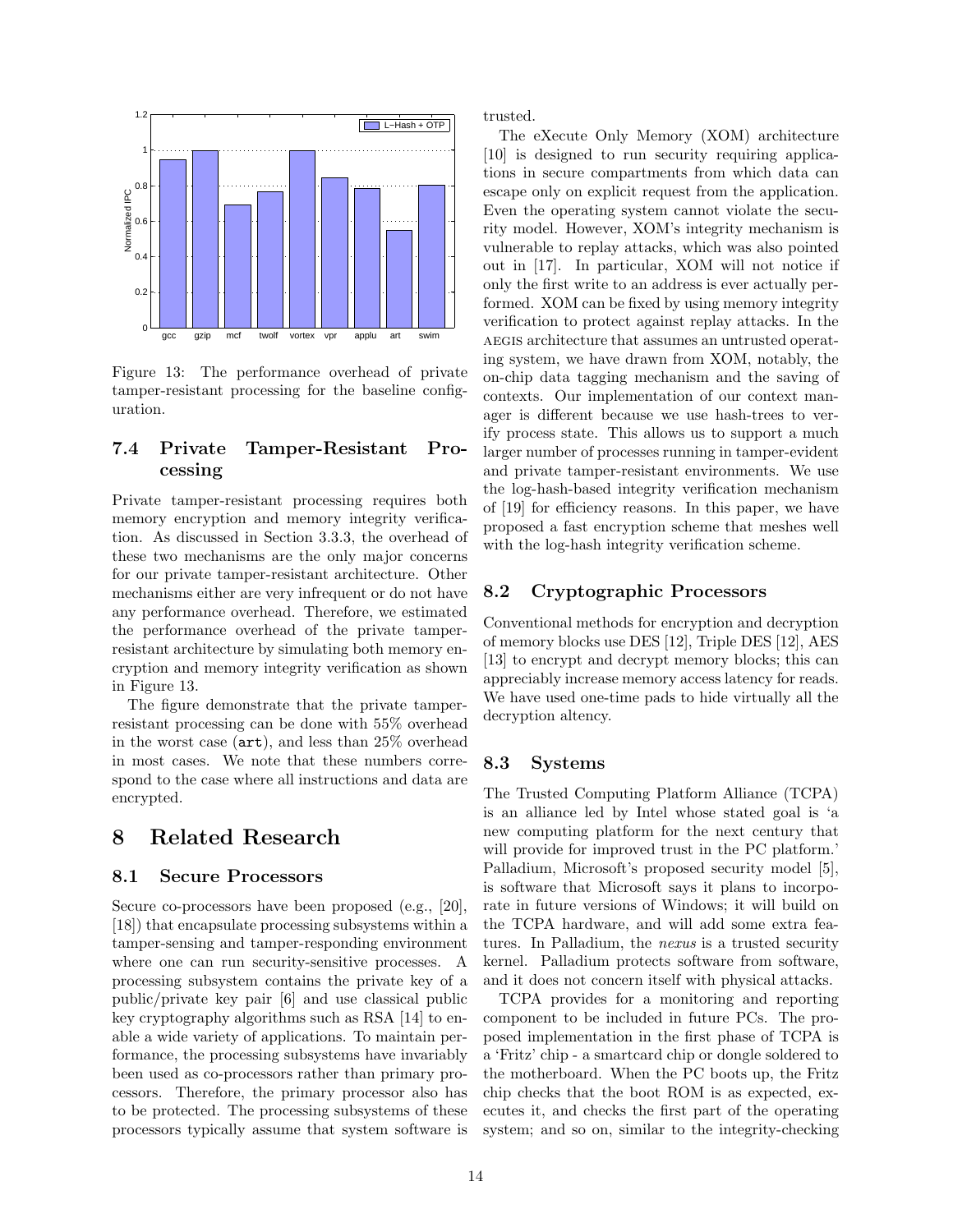boot process described in [3].

TCPA will implement DRM mechanisms but does not implement certified execution or secure virtual machines on its own. For this, it will probably rely on Palladium. Palladium works by providing a way for applications to be executed in a secure context. However, hardware attacks remain possible.

TCPA and Palladium can be enhanced, i.e., made secure against a larger set of attacks, using the components in the aegis processor, namely, integrity verification and memory encryption. With integrity verification, applications could get guarantees that their data has not been modified, even by a physical attacker. Encrypting data that is in main memory, not just disk, will prevent physical attacks on the memory that attempt to read private data.

# 9 Conclusion

We have described the architecture of a processor that can be used to build secure computing systems where the processor is the only trusted component. This requires the integration of many architectural mechanisms into a conventional architecture, notably, memory integrity verification, memory encryption/decryption, and secure context management. Using simulation, we have shown that the performance overhead of integrating such mechanisms into a high-performance super-scalar processor is reasonable. We believe this overhead can likely be reduced with further architectural innovation.

## References

- [1] J. Agat. Transforming out timing leaks. In  $27^{th}$ ACM Principles of Programming Languages, January 2000.
- [2] R. J. Anderson. Security Engineering: A Guide to Building Dependable Distributed Systems. John Wiley and Sons, 2001.
- [3] W. Arbaugh, D. Farber, and J. Smith. A Secure and Reliable Bootstrap Architecture. In Proceedings of the 1997 IEEE Symposium on Security and Privacy, pages 65–71, May 1997.
- [4] D. Burger and T. M. Austin. The SimpleScalar Tool Set, Version 2.0. Technical report, University of Wisconsin-Madison Computer Science Department, 1997.
- [5] A. Carroll, M. Juarez, J. Polk, and T. Leininger. Microsoft "Palladium": A Business Overview. In Microsoft Content Security Business Unit, August 2002.
- [6] W. Diffie and M. E. Hellman. New Directions in Cryptography. IEEE Transactions on Information Theory, IT-22(6):644–654, 1976.
- [7] B. Gassend, D. Clarke, M. van Dijk, and S. Devadas. Silicon Physical Random Functions . In Proceedings of the Computer and Communication Security Conference, May 2002.
- [8] J. L. Henning. SPEC CPU2000: Measuring CPU performance in the new millennium. IEEE Computer, July 2000.
- [9] H. Kuo and I. M. Verbauwhede. Architectural Optimization for a 1.82 Gb/s VLSI Implementation of the AES Rijndael Algorithm. In Cryptographic Hardware and Embedded Systems 2001 (CHES 2001), LNCS 2162, 2001.
- [10] D. Lie, C. Thekkath, M. Mitchell, P. Lincoln, D. Boneh, J. Mitchell, and M. Horowitz. Architectural Support for Copy and Tamper Resistant Software. In Proceedings of the  $9^{th}$  Int'l Conference on Architectural Support for Programming Languages and Operating Systems (ASPLOS-IX), pages 168–177, November 2000.
- [11] A. C. Myers. JFlow: Practical Mostly-Static Information Flow Control. In  $26^{th}$  ACM Principles of Programming Languages, January 1999.
- [12] NIST. FIPS PUB 46-3: Data Encryption Standard (DES), October 1999.
- [13] N. I. of Science and Technology. FIPS PUB 197: Advanced Encryption Standard (AES), November 2001.
- [14] R. Rivest, A. Shamir, and L. Adleman. A Method for Obtaining Digital Signatures and Public-Key Cryptosystems. Communications of the ACM, 21:120–126, 1978.
- [15] L. F. G. Sarmenta. Volunteer Computing. PhD thesis, Massachusetts Institute of Technology, June 2001.
- [16] P. R. Schaumont, H. Kuo, and I. M. Verbauwhede. Unlocking the Design Secrets of a 2.29 Gb/s Rijndael Processor. In Design Automation Conference 2002, June 2002.
- [17] W. Shapiro and R. Vingralek. How to Manage Persistent State in DRM Systems. In Digital Rights Management Workshop, pages 176–191, 2001.